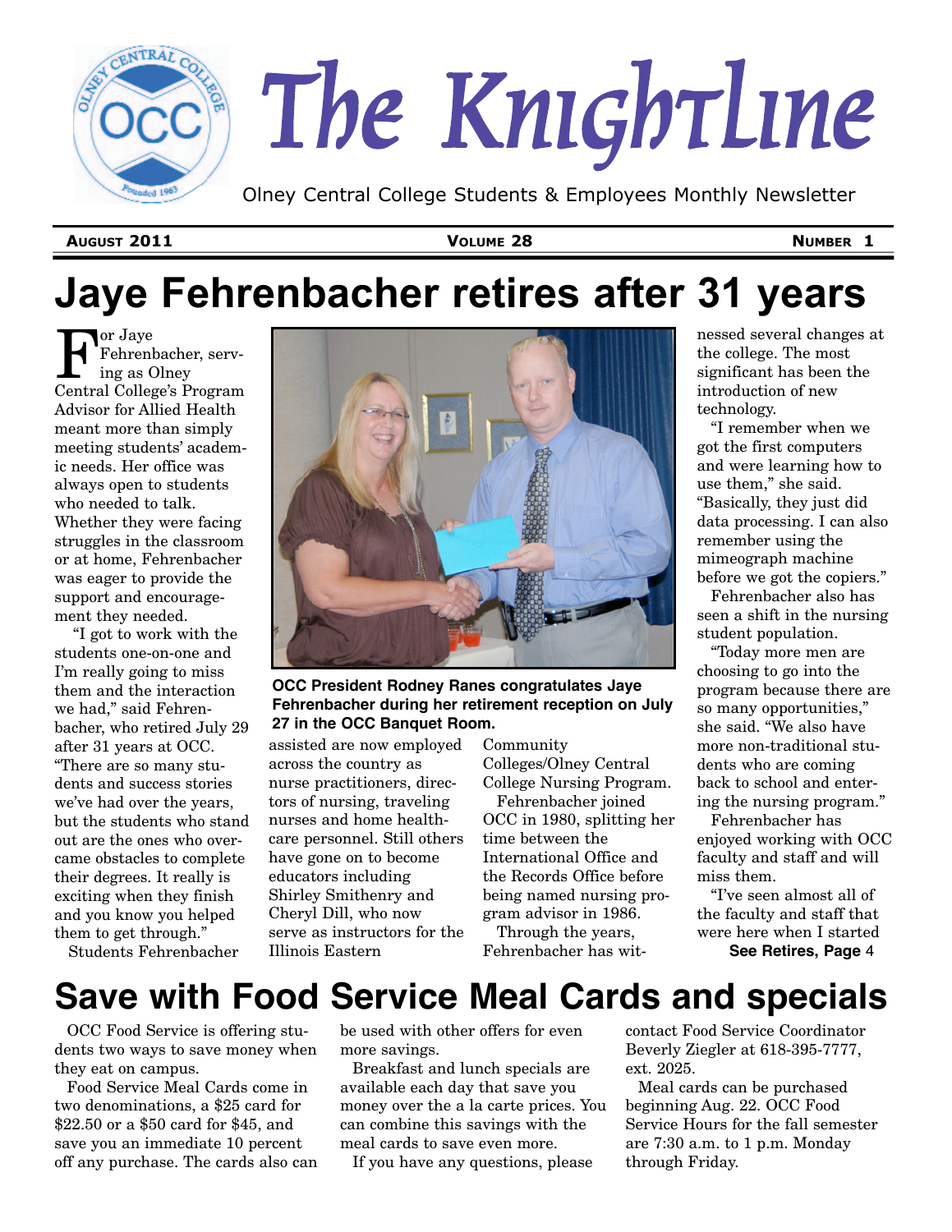# *Childcare available at Cozy Corner*

Olney Central College's Cozy Corner is a licensed childcare center for OCC students, staff, faculty and the public. Children who are age 2 and up and toilet trained may be registered.

Cozy Corner provides a preschool program for ages 3-5, a daycare and an after-school program for those up to age 12 or fifth grade.

Cozy Corner hours are 7:30 a.m. to 4:30 p.m. Monday through Friday during the spring and fall semesters.

The center is licensed by the State of Illinois and is located on the first floor of Wattleworth Hall, just inside the North entrance in Rooms 100 and 101.

## **ONLINE PAYMENT**

Step 1: Log into your Entrata account with your username and password. Click on the Banner Web icon at the right-hand side of your screen.



**Banner Web** Records | Financial Aid | Transcript

Step 2: Click on Pay Tuition, Fees, and Other Charges Online — Credit Card to make your online Payment.

Student Records



If you encounter problems with making your online payment, please contact the IECC HelpDesk at 618-395- 5299 or toll-free 1-866-529-4322, ext. 4357.

# **Sign up now to receive OCC emergency alerts**

Illinois Eastern Community Colleges has contracted with e2Campus to provide alert notification services.

The system will notify students and employees of campus emergencies and closures by e-mail and/or cell phone text message. Log onto Entrata and click on the alerts link to activate an account.

IECC Alerts is an opt-in service. While there is no direct cost for signing up for the service, you may be charged a text message fee by your cell phone provider.

Please check your cell phone

plan to understand the costs you may incur using the service. The sys-



tem will be used to send text messages related to campus emergencies, weather-related closures, test messages and notifications when accounts are about to expire.

If you do not have an Entrata account, please contact the Records Office at 395-7777.

# **LSC offers free tutoring**

The Learning Skills Center offers free tutoring in any subject taught at OCC.

Biology I and II, Human Growth and Development, Sociology, Anatomy, Chemistry, Psychology and Introduction to Business study guides are available. Videos are available for Basic Math, Beginning Algebra and Intermediate Algebra.

The LSC also can provide tape recorders, large-screen monitors, readers and note takers, as well as assistive technology.

If you have any special learning needs, come and see the LSC staff, and they will be glad to

provide suggestions, help and/or accommodations.

The LSC also is looking for students to serve as tutors. Tutors must have an A or B in the subject they are tutoring. They need a reference from an OCC instructor if possible. Tutors are required to attend some training and are paid minimum wage.

The LSC is located in the back of the Anderson Library in Conference Room 4 and is open during regular business hours Monday through Friday or call 395-7777, ext. 2268, to schedule an appointment.

### **Visit the Bookstore Aug. 29 for Customer Appreciation Day**

The OCC Bookstore will host a Customer Appreciation Day on Monday, Aug. 29.

Hourly drawings will be held from 8 a.m. to 3 p.m. Prizes awarded will include, but are not limited to: T-shirts, hats lanyards, pennants, school supply gift packs and female- and maleoriented gift baskets. You don't need to be present to win.

Stop by early and enjoy doughnuts and juice while supplies last.



**Scan with your Smartphone for Bookstore info**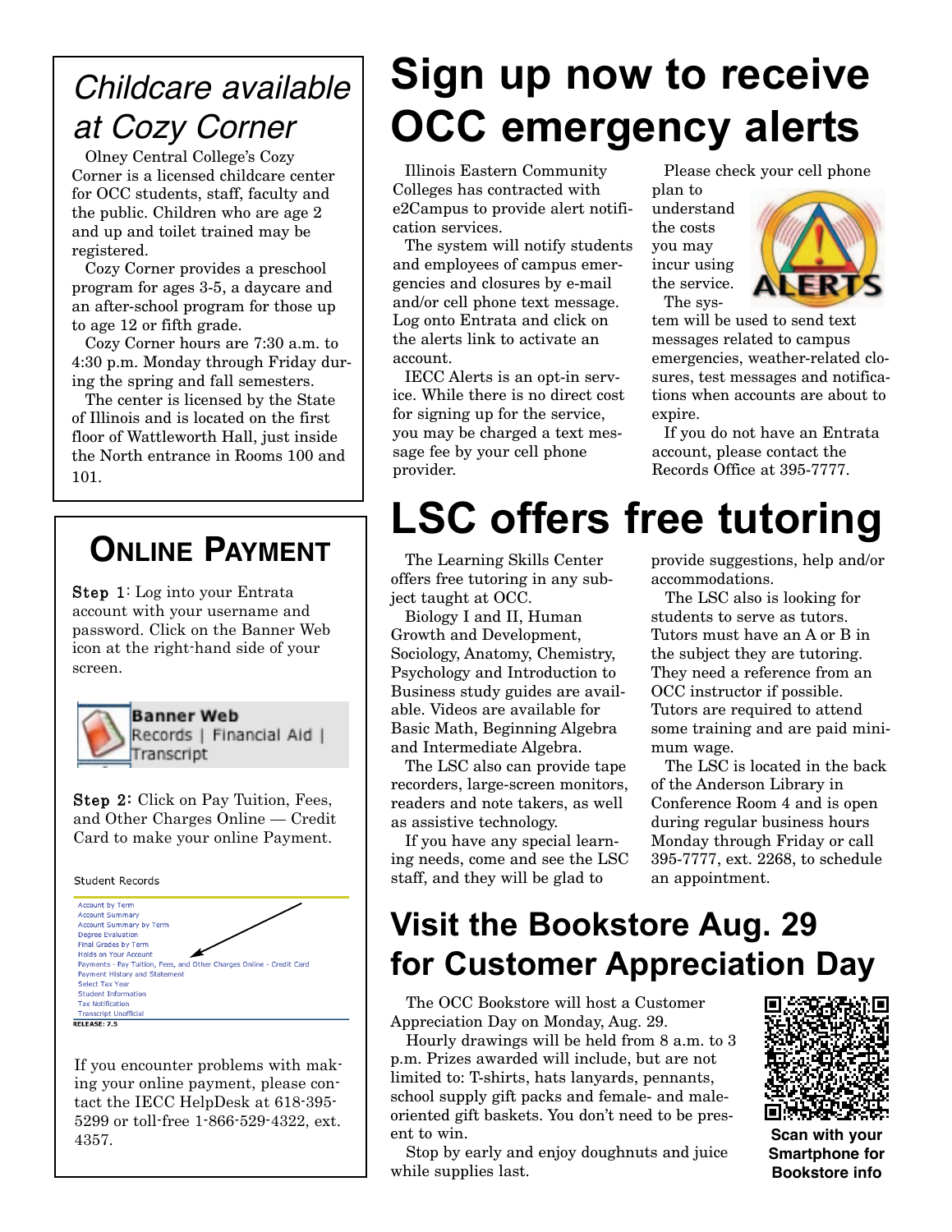# **International students need host families**

Olney Central College and Youth for Understanding are seeking host families for three international students who will be studying at OCC during the 2011- 2012 school year.

Students will arrive in August

and leave in May. The host home can be for one semester or both semesters. All students have their own health insurance and the host family will receive a monthly stipend of \$200 a month to assist with expenses.

Youth for Understating (YFU) is one of the world's oldest, largest and most respected international exchange organizations. YFU offers opportunities for young people around the world to spend a summer, semester or year with a host family in another culture.

Students in need of host families include:

**Hyun-Jung, 18, South Korea** Hyun-Jung studied in Finland last



**Hyun-Jung Chaoyang Anar**



year and looks forward to continuing her adventures abroad in the U.S. She plans to apply what she has learned to her studies in international relations. Hyun-Jung's family and friends describe her as caring and committed to helping others. She is a dedicated volunteer in her local community. Her hobbies include bowling, badminton and photography.

**Chaoyang, 18, China** Chaoyang is full of energy and humor, but he also knows when it's time to be serious and to focus on completing an important task. He loves to organize activities for his friends and discover new things. His hobbies include badminton and

bowling, but he describes himself as a "music freak." His true passion is singing and he once performed in front of 3,000 people. Chaoyang hopes to be a financial analyst or marketing manager and is looking forward to taking courses in finance and marketing.

#### **Anar, 17, Kazakhstan**

Anar comes from a close-knit family. Her brother is a past YFU Exchange Student and continues to keep in contact with his host family. Anar hopes to establish a similar relationship with her host family. Anar enjoys painting, drawing and reading. While on vacation in foreign countries, she likes to draw the local fashions. This sparks her creativity and helps her develop her own clothing collection. She enjoys classical music and loves to be lost in thought while listening to particularly interesting or challenging pieces. Anar looks forward to studying business in the U.S.

If you are interested in opening your home to a student or would like more information, contact Tina Pierce at 618-395-7777, ext. 2024, as soon as possible.

# *PBL accepting new members*

Olney Central College students of any major enrolled in at least one business course are invited to join Phi Beta Lambda.

PBL is the collegiate affiliate of Future Business Leaders of America. Members benefit from leadership and training, contact made through networking and guest speakers and opportunities to apply their knowledge through business-related activities including competitive events, programs and activities and conferences.

Students interested in joining can contact Amie Mayhall at mayhalla@iecc.edu or 395-7777, ext. 2229 or Shasta Bennett at bennetts@iecc.edu or ext. 2231.

,

### **Items that can be recycled at OCC**

The following items can be recycled at OCC:

- **Mixed paper** which includes:
- White paper
- Copier paper
- Notebook paper
- Envelopes
- Magazines
- Newspaper
- Glossy and colored paper
- Carbonless paper
- Books

**Cardboard** including corrugated and flat or paperboard (tissue, cereal and marker boxes);

**Plastic** including numbers 1, 2,

3, 4, 5, 6 (no styrofoam); and **Batteries**

Recycling containers are available in classrooms and offices.

Blue desk-side recycling containers for mixed paper are located by classroom doors, and in the com-

puter labs there are gray slim jim containers for

recyclable materials as well. In OCC offices, all recyclable material may be placed in the blue deskside containers. Aluminum cans, batteries and plastic bottles



should be placed in the recycling side bin. If you don't have a bin, maintenance can provide one for you.

Outdoor recycling containers for aluminum cans and plastic bottles are located by the north end of the gym, the ramp leading to the Student Union Patio and near the entrance to the bridge in the South Parking Lot.